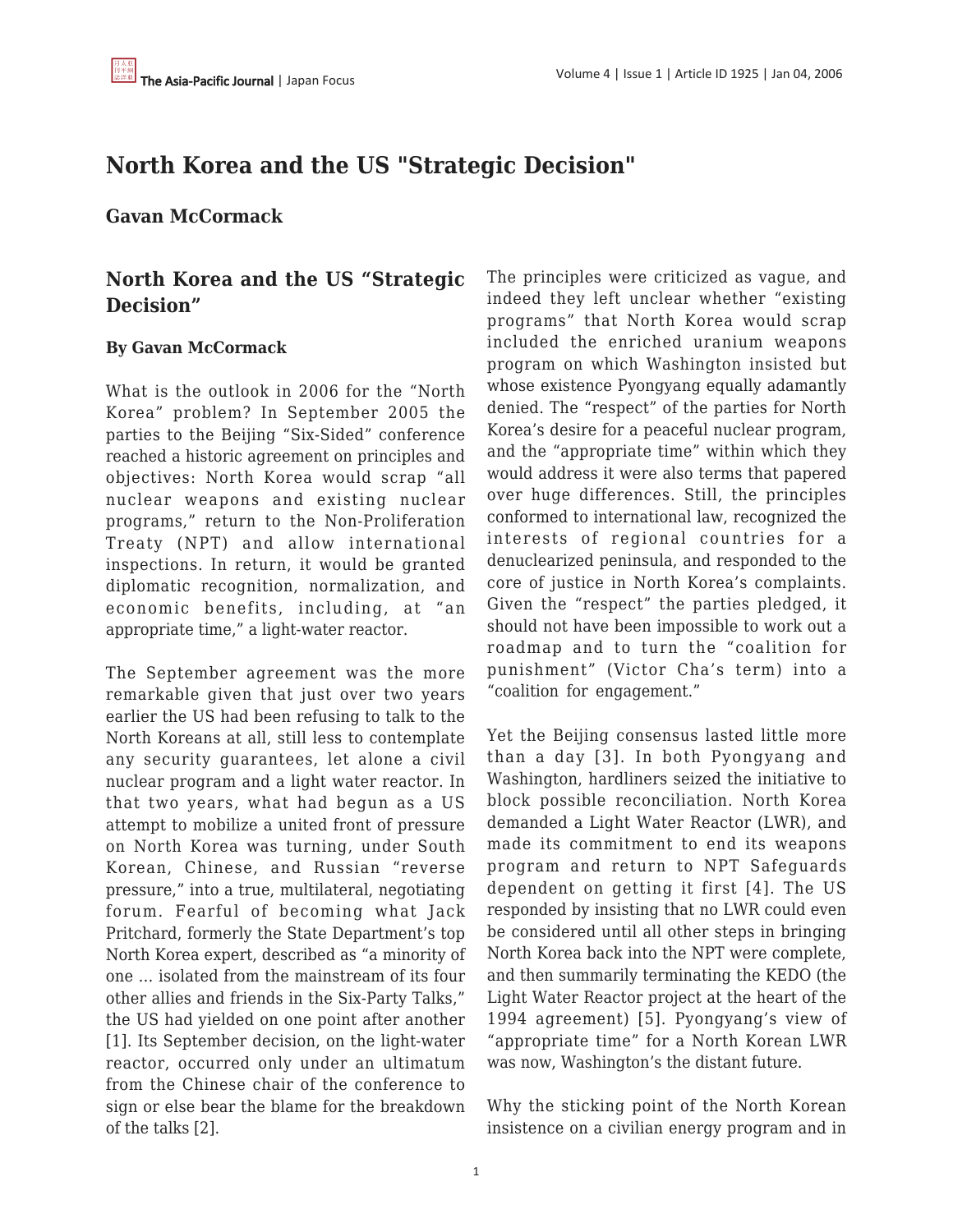particular its claim to a light water reactor (LWR)? There is a certain logic to it. North Korea has a chronic energy problem, is rich in uranium, and for long has dreamed of using its resource to solve its problem. In the 1980s, when Kim Il Sung succeeded in persuading the Russians to provide him with a reactor, he insisted on the newest, light water (Russian VVER) type, rather than a graphite one, i.e. the most advanced technology rather than the technology most compatible with a weapons program, and was apparently extremely angry when he learned that they had sent him the graphite model instead [6]. In the 1990s, Kim Il Sung was persuaded to sign on to the Agreed Framework because of the American promise to supply him a LWR. Yet the American government was reluctant from the start, dragged its heels, and from 2001 the George W. Bush administration sought the first opportunity – which came in 2002 - to scrap it. In Beijing from 2003, North Korea again pressed the case and the Bush team opposed any civilian energy nuclear program till the very last minute, then agreeing to it only under pressure and clearly not intending to honor its commitment.

The problem with American reluctance is that North Korea is calling for the recognition of a legal right, one enshrined in the very treaty to which it insists North Korea return, and the problem with North Korean insistence is that a nuclear reactor of any kind is inappropriate to the needs of the its economy [7]. The LWR is fabulously expensive, takes years to construct, and many billions of dollars would have to be spent upgrading the national grid before any electricity from it could be circulated. On both sides, the LWR becomes the irrational symbol of the deeper issues of confrontation, insecurity (on North Korea's side) and lack of trust.

Parallel with the Beijing breakdown, the balance of forces within the Bush administration seems to have shifted. The head of the North Korea working group, David Asher, refers to a "strategic decision" at the highest level [8]. Policy direction shifted from realists in the State Department to a more highly charged and highly-placed group within the Administration, directed by Vice-President Dick Cheney and coordinated by Under-Secretary for Arms Control Bob Joseph [9]. They determined to squeeze North Korea on every possible front, especially in regard to its alleged illegal activities and its human rights record [10]. If North Korea was a criminal state, or even a state crime syndicate, it could hardly be an equal negotiating partner entitled to the "respect" that Christopher Hill had pledged to it in Beijing. The purport of the "strategic decision" seems to have been to widen the scope of negotiations from nuclear matters, on which some progress had been made, to the nature of the regime itself, to neutralize the Beijing process, with the ultimate objective not of normalizing relations but of toppling the regime.

Allegations of North Korean involvement in narcotics are far from new. The crew of the Pong Su, a North Korean ship, were found guilty of narcotic trafficking after the ship was seized in Australian waters in 2002. In 2005, however, the charges were stepped up. In September, the US government ordered suspension of transactions with a Macau-based bank that was alleged to have helped North Korea launder drug and counterfeit money and froze the assets of eight companies accused of involvement in weapons sales, publicized defector allegations of regime engagement in large-scale opium production, and accused North Korea of the manufacture and distribution of counterfeit hundred dollar bills, "supernotes". [11]

The picture that emerged was of "an extensive criminal network involving North Korean diplomats and officials, Chinese gangsters and other organized crime syndicates, prominent Asian banks, Irish guerillas and a former KGB agent. [12]" The coordinator of the Bush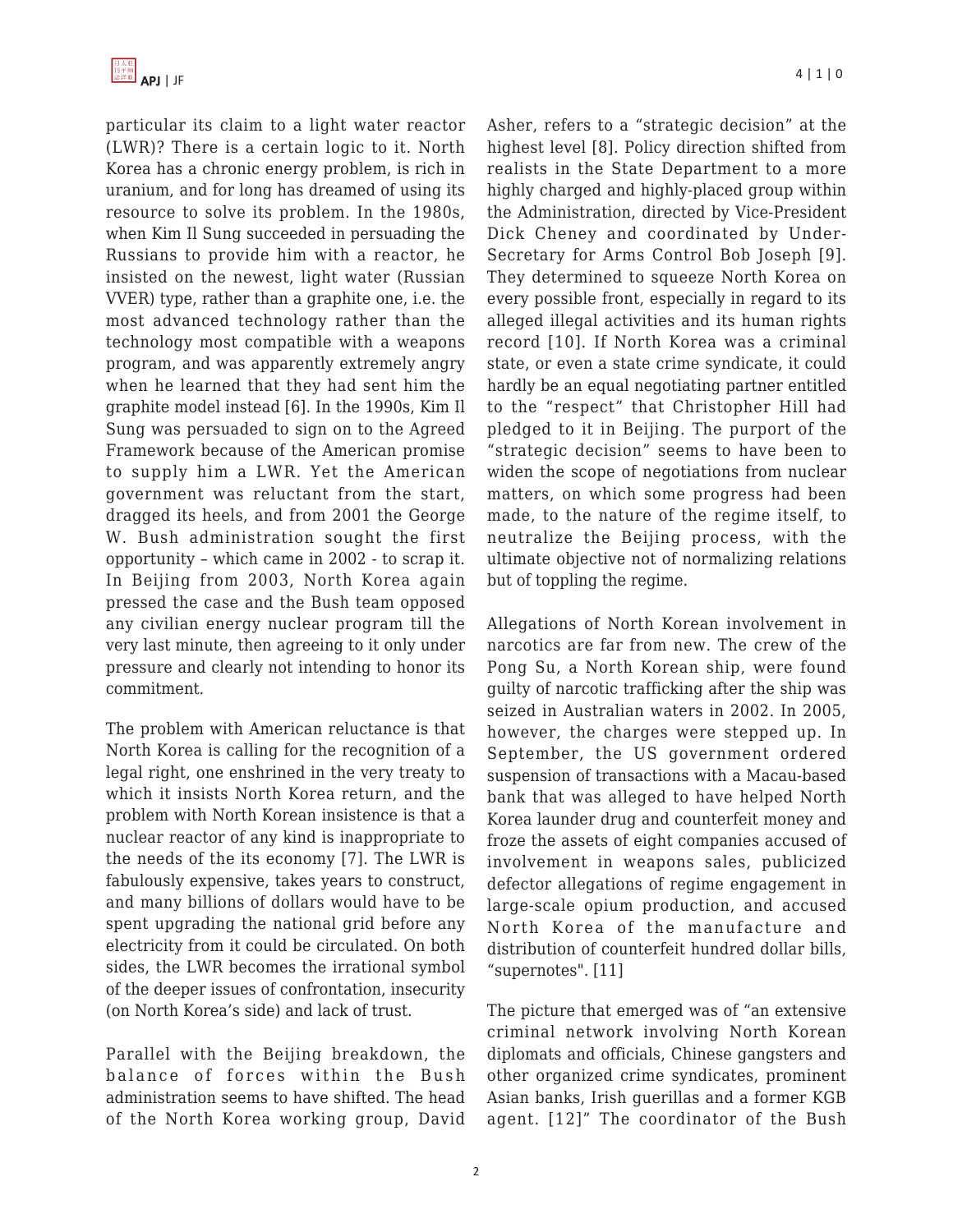administration's North Korea working group described North Korea as "the only government in the world today that can be identified as being actively involved in directing crime as a central part of its national economic strategy and foreign policy. … In essence, North Korea has become a "soprano state" - a government guided by a Worker's Party leadership whose actions, attitudes, and affiliations increasingly resemble those of an organized crime family more than a normal nation. [13]"

The newly appointed US ambassador to South Korea, Alexander Vershbow, spoke in similar terms, denouncing North Korea as a "criminal regime" responsible for "weapons exports to rogue states, narcotics trafficking as a state activity and counterfeiting of our money on a large scale [14]. "Normalization" with such a regime, Washington implied, was no more likely than normalization of relations between the US government and the Mafia.

North Korea's Foreign Ministry spokesman on 11 December retaliated by referring to ambassador Vershbow's statement as a "declaration of war," saying the talks were "suspended for an indefinite period," and a few days later demanding Vershbow's recall.

Criminality and human rights are issues on which Washington could expect to be able to mobilize support easily and on which diplomatic resolution was highly unlikely. Nobody would defend North Korea on its human rights record and probably few would deny the likelihood of its involvement in crime. Congress adopted a "North Korean Human Rights Act" 2004 and a special U.S. envoy for North Korean human rights (Jay Lefkowitz), took up office in August 2005. In December, the United Nations General Assembly adopted a resolution jointly sponsored by Japan, the US and the European Union, condemning North Korea for multiple human rights abuses [15].

By shifting the focus in this way, from Beijing,

where the US had found it increasingly difficult to call the shots [16], to the global arena, the efforts of the regional powers, South Korea, China and Russia, to achieve a negotiated solution were undercut. While the US (and Japan, partly for its own reasons) concentrated on ways to squeeze North Korea, cutting trade and restricting the flow of funds to it and hoping, perhaps working covertly to achieve "regime change," the regional powers had all been doing or planning deals, and maximizing the two-way flow of funds and trade: i.e. precisely the reverse. They would find it harder to resist a campaign on crime and human rights issues.

How then to respond to this new, US-led campaign? There is first the difficulty that it rests heavily on US intelligence sources. The manipulation of intelligence to justify war on Iraq is now well known, and Selig Harrison and others have argued that a similar manipulation in relation to North Korea is likely [17].

Second, we know that the Pentagon in 2003, at Secretary Rumsfeld's instructions, drew up something called "Operations Plan 5030," a revision of its earlier plan for war against North Korea that featured destabilization, including "disrupting financial networks and sowing disinformation. [18]" In other words, if North Korea today is engaged in counterfeiting hundred dollar bills, it is taking a leaf out of the US's own book. If the US sees such behavior as a legitimate choice for itself, can it deny it to its opponent? Unlike criminal counterfeiting, the roots of counterfeiting as a political stratagem are themselves political and resolution is only likely to be accomplished by political processes, especially the ending of hostilities [19].

However, setting aside doubts over the source of the information about North Korean crimes and human rights abuses, and assuming the veracity of the various claims made about North Korea, what is the appropriate ethical and moral response? The fundamental principle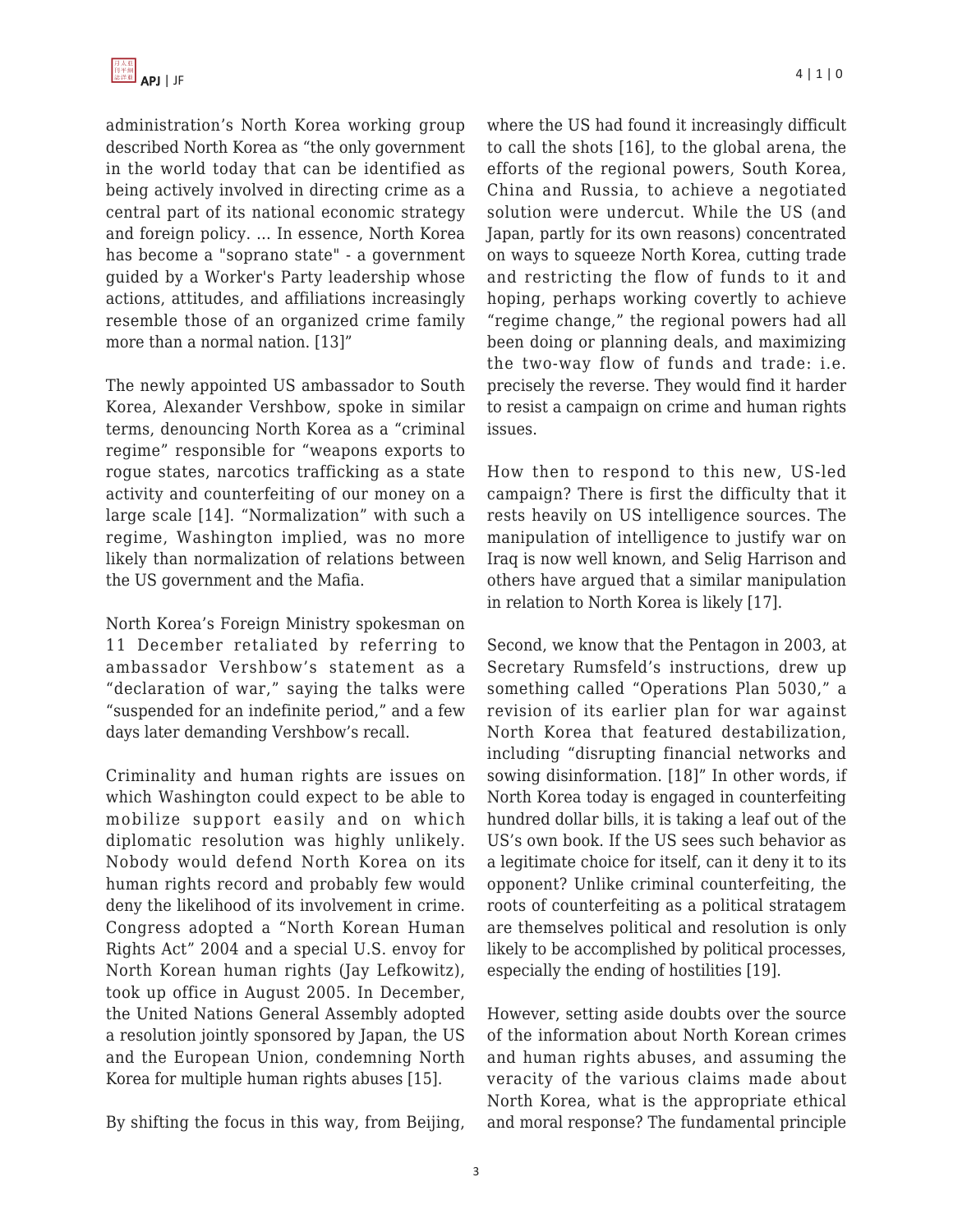of morality is universality. If North Korea is a "criminal regime," then so, for one, is the United States, whose contempt for international law and the United Nations if anything surpasses North Korea's. It is plainly guilty of waging aggressive and illegal (without United Nations warrant) war on Iraq, based on misinformation and manipulation of intelligence, and of instituting a worldwide system of secret torture camps. Further, and far from irrelevant, it has used nuclear weapons to intimidate North Korea (and other non-nuclear countries) for a half century. A campaign that singles out North Korean criminality while ignoring other, arguably much greater criminality can scarcely be justified.

Japan's position is equally lacking in any frame of universal moral principle, its outrage at being the victim of North Korean abduction of some dozen or so of its citizens two and a half decades ago sitting ill with its reluctance to accept responsibility for its own mass abductions and violations of Korean human rights a few decades earlier. However, the question of Japan has been addressed in a separate [essay b](http://japanfocus.org/article.asp?id=385)y this author and Wada Haruki.

Nevertheless, the probability of criminal behavior on the part of the North Korean regime is high, the suffering of the people is plain, and morality requires a response. If one rules out pressure designed to achieve regime change by precipitating collapse, or by coup or invasion, because of the chaos that would be likely to bring, what options are there? In my view, the first requirement is to recognize that North Korea is a deeply distorted state, the fossilized encapsulation of the contradictions and failures of the 20th century. But if so, is it not necessary to state that no factor has so helped sustain its dictatorship as US hostility. While outright antagonism from the United States helped the regime justify and reinforce itself, South Korea under its current president and his immediate predecessor began to articulate an alternative approach: sunshine. The US authorities despise such an approach as wimpish and the "balancer" claims of Roh Moo-Hyun as presumptuous. Yet the South Korean strategy has served to prise open many doors through which different winds now blow in North Korea. Solidarity with the people of North Korea today commences with the effort to shift the central subjectivity for addressing the "Korean question" to Korea itself, from Washington to Seoul, to "Seoul-center" it, as I wrote in 2004 (Target North Korea, New York, 2004).

The people of South Korea won their democracy in struggle against oppressive and criminal regimes that were supported by the same governments who now claim to be avatars of freedom and democracy. If one believes in democratic principle, then one believes that the people of North Korea will achieve the same victory in their own way and their own time, in association with their southern compatriots, by peaceful means. The present campaign to "free" them is as likely to be disastrous in its consequences as the campaign to "free" Iraq. The Beijing agreement of September 2005 is the best agreement thus far and renewed pressure on both Washington and Pyongyang to honor it is the only way forward.

Gavan McCormack is a professor in the Research School of Pacific and Asian Studies at Australian National University. He is also a coordinator of Japan Focus. His book, Target North Korea: Pushing North Korea to the Brink of Nuclear Catastrophe, was published by Nation Books in New York in 2004.

This essay was commissioned by Sisa Journal in Seoul, where it appears in Korean translation on 11 January 2006. This English version is slightly longer and includes footnotes. Posted at Japan Focus on January 15, 2006.

[1] Charles L. (Jack) Pritchard, "Six Party Talks Update: False Start or a Case for Optimism," Conference on "The Changing Korean